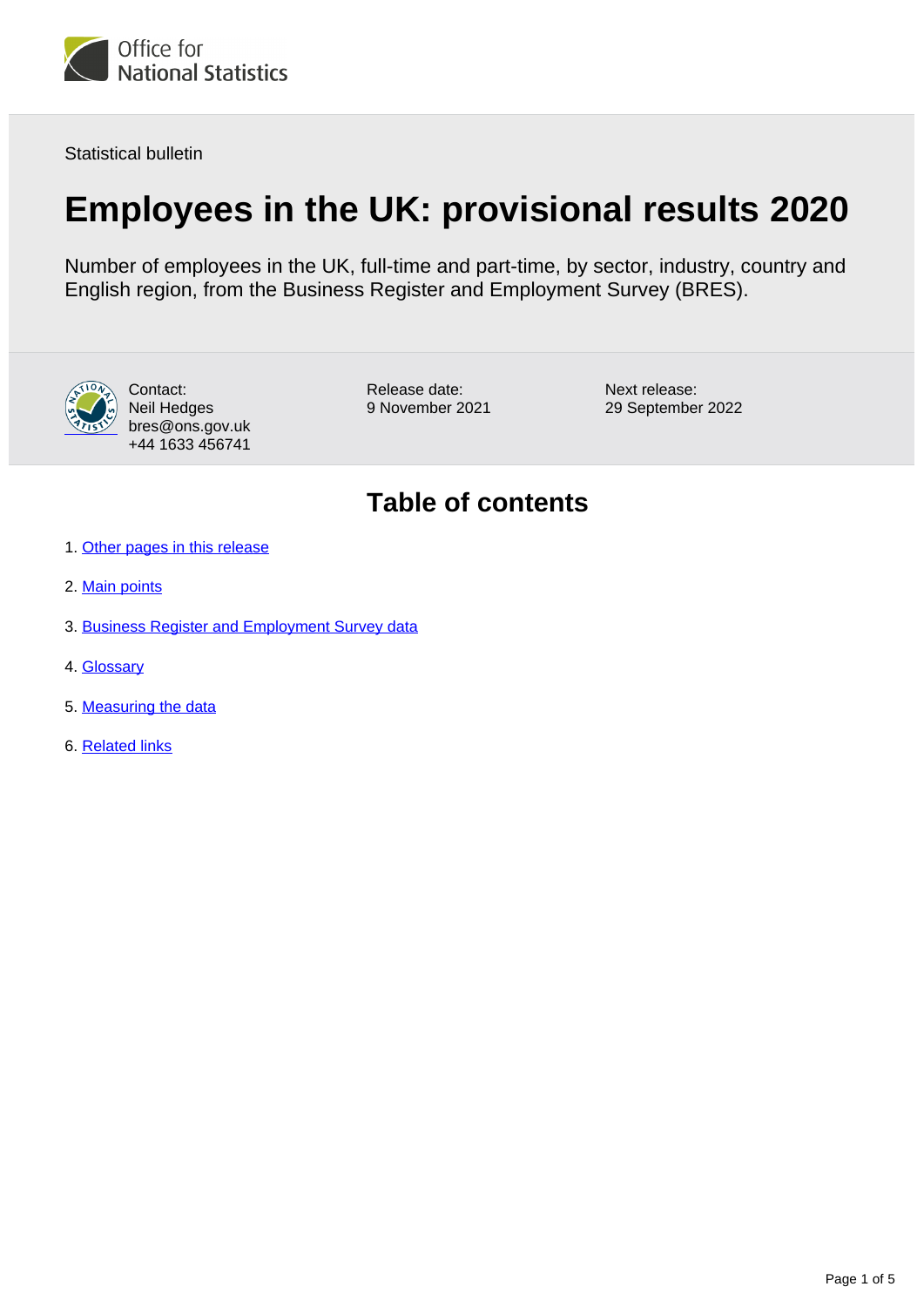## <span id="page-1-0"></span>**1 . Other pages in this release**

Commentary on topics covered in the Business Register and Employment Survey (BRES) is split between three separate headline bulletins. Other commentary from the latest BRES data can be found on the following pages:

- [Employees in the UK by region: 2020](https://www.ons.gov.uk/employmentandlabourmarket/peopleinwork/employmentandemployeetypes/bulletins/employeesintheukbyregion/provisionalresults2020)
- **[Employees in the UK by industry: 2020](https://www.ons.gov.uk/employmentandlabourmarket/peopleinwork/employmentandemployeetypes/bulletins/employeesintheukbyindustry/provisionalresults2020)**

## <span id="page-1-1"></span>**2 . Main points**

- The coronavirus (COVID-19) pandemic influenced the increases and decreases in employee estimates between September 2019 and September 2020; increases were shown in industries responding to the pandemic, whereas decreases were shown by the industries where restrictions impacted on them.
- The estimated number of employees in the UK decreased by 570,900 (1.9%) between 2019 and 2020, from 30.9 million to 30.3 million; the decrease was mainly driven by private sector employees, which fell by 685,400 (2.7%) whereas public sector employees increased by 114,600 (2.1%).
- Between 2019 and 2020, the estimated number of full-time employees decreased by 341,600 (1.6%) and the estimated number of part-time employees decreased by 229,300 employees (2.3%).
- Between 2019 and 2020, the largest increase in employees by industry was in health (up 75,700, or 1.9%); the largest decrease by industry was in accommodation and food services (down 182,300, or 7.7%)
- Of the 12 regions in the UK, 11 saw a decrease in employees between 2019 and 2020. The North East saw the largest percentage decrease in employees (down 30,300, or 2.8%), followed by the North West (down 91,500, or 2.7%); only the East of England (up 5,000, or 0.2%) saw an increase in the number of employees.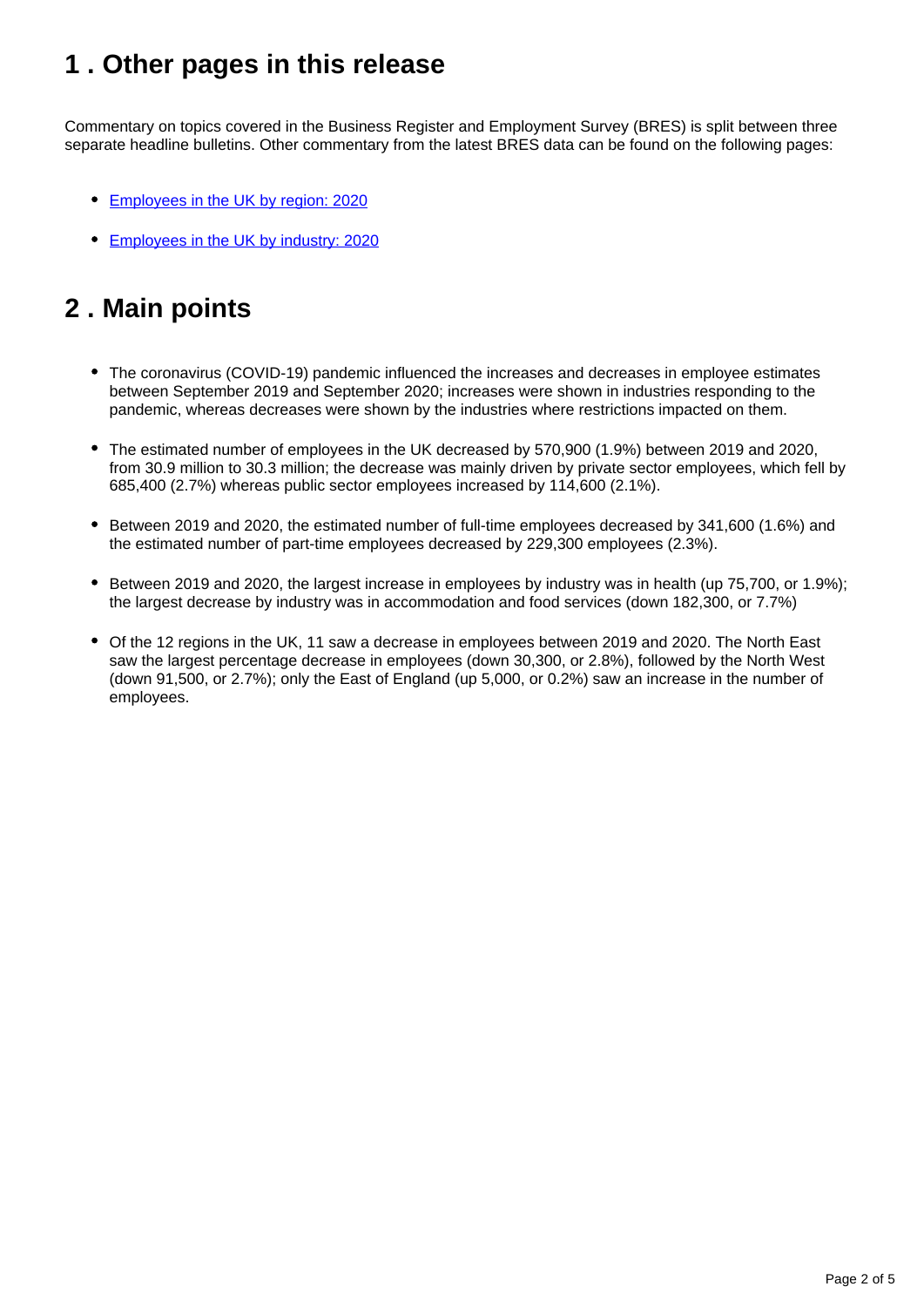## <span id="page-2-0"></span>**3 . Business Register and Employment Survey data**

#### [Broad Industry Group \(SIC\) - Business Register and Employment Survey \(BRES\): Table 1](https://www.ons.gov.uk/employmentandlabourmarket/peopleinwork/employmentandemployeetypes/datasets/broadindustrygroupsicbusinessregisterandemploymentsurveybrestable1)

Dataset | Released on 9 November 2021

Annual employee and employment estimates for Great Britain and UK split by Broad Industry Group (SIC2007). Results given by full-time or part-time and public or private splits

#### [Industry \(2, 3 and 5-digit SIC\) - Business Register and Employment Survey \(BRES\): Table 2](https://www.ons.gov.uk/employmentandlabourmarket/peopleinwork/employmentandemployeetypes/datasets/industry235digitsicbusinessregisterandemploymentsurveybrestable2)

Dataset | Released on 9 November 2021

Annual employee and employment estimates for Great Britain and UK split by 2, 3 and 5-digit Standard Industrial Classification (SIC2007). Results given by full-time or part-time and public or private splits.

[Region - Business Register and Employment Survey \(BRES\): Table 3](https://www.ons.gov.uk/employmentandlabourmarket/peopleinwork/employmentandemployeetypes/datasets/regionbusinessregisterandemploymentsurveybrestable3)

Dataset | Released on 9 November 2021

Annual employee and employment estimates for Great Britain and UK split by region. Results given by fulltime or part-time and public or private splits.

[Region by Broad Industry Group \(SIC\) - Business Register and Employment Survey \(BRES\): Table 4](https://www.ons.gov.uk/employmentandlabourmarket/peopleinwork/employmentandemployeetypes/datasets/regionbybroadindustrygroupsicbusinessregisterandemploymentsurveybrestable4) Dataset | Released on 9 November 2021

Annual employee and employment estimates for the UK split by region and Broad Industry Group (SIC2007). Results given by full-time or part-time and public or private splits.

[Local Authority county - Business Register and Employment Survey \(BRES\): Table 5](https://www.ons.gov.uk/employmentandlabourmarket/peopleinwork/employmentandemployeetypes/datasets/localauthoritycountybusinessregisterandemploymentsurveybrestable5)

Dataset | Released on 9 November 2021

Annual employee and employment estimates for the UK split by local authority county. Results given by fulltime or part-time and public or private splits.

[Local Authority district - Business Register and Employment Survey \(BRES\): Table 6](https://www.ons.gov.uk/employmentandlabourmarket/peopleinwork/employmentandemployeetypes/datasets/localauthoritydistrictbusinessregisterandemploymentsurveybrestable6)

Dataset | Released on 9 November 2021 Annual employee and employment estimates for the UK split by local authority district. Results given by fulltime or part-time and public or private splits.

## <span id="page-2-1"></span>**4 . Glossary**

### **Employee**

An employee is defined as anyone aged 16 years or over who is paid directly from the payroll, in return for carrying out a full-time or part-time job or being on a training scheme.

### **Employment**

Employment includes employees plus the number of working owners who receive drawings or a share of the profits.

### **Full-time and part-time**

Full-time is defined as working more than 30 hours per week and part-time is defined as working 30 hours or less per week.

## <span id="page-2-2"></span>**5 . Measuring the data**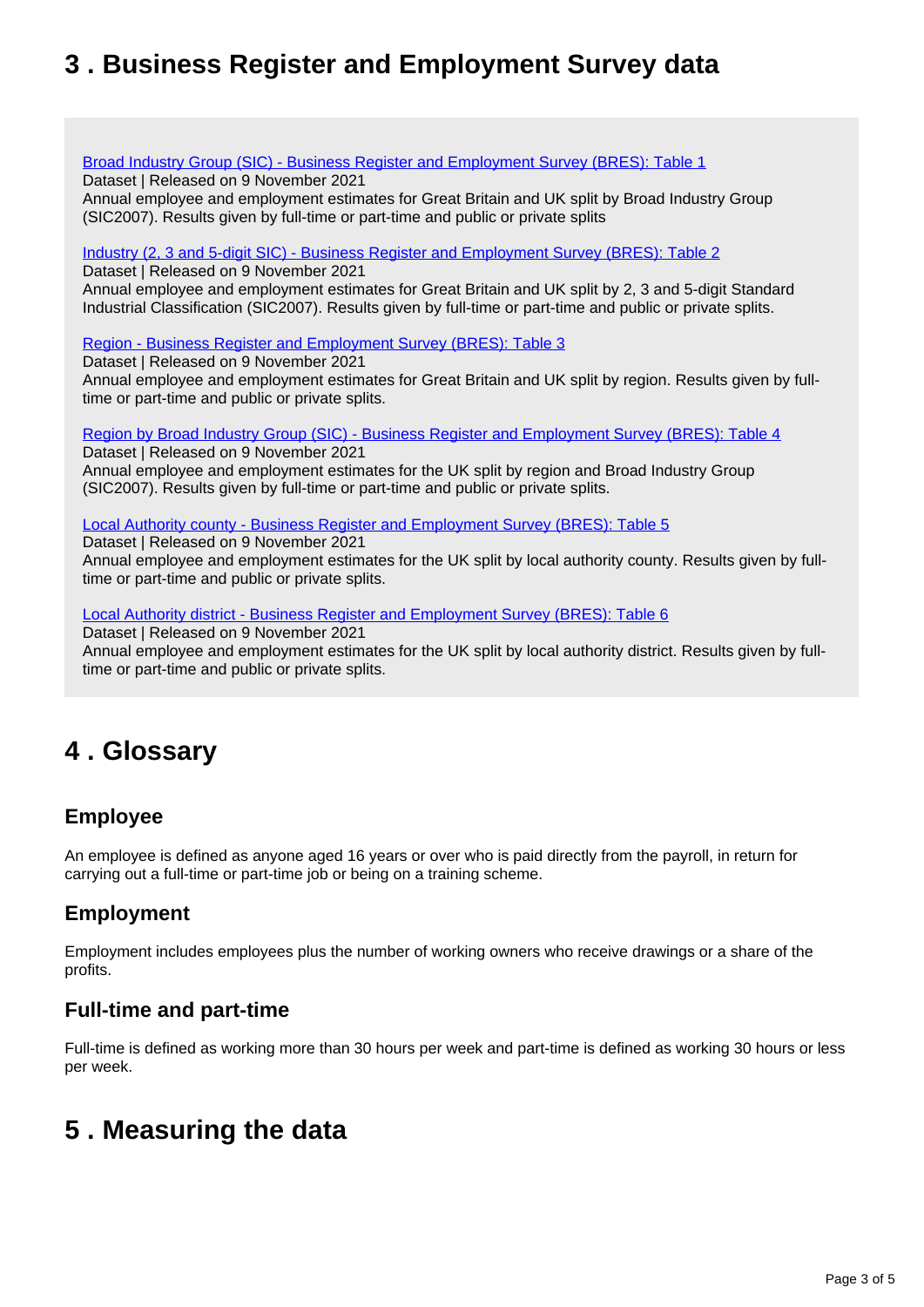### **Coronavirus**

View [more information on how labour market data sources are affected by the coronavirus \(COVID-19\) pandemic](https://www.ons.gov.uk/employmentandlabourmarket/peopleinwork/employmentandemployeetypes/articles/coronavirusandtheeffectsonuklabourmarketstatistics/2020-05-06) published on 6 May 2020.

View a [comparison of our labour market data sources and the main differences,](https://www.ons.gov.uk/employmentandlabourmarket/peopleinwork/employmentandemployeetypes/methodologies/comparisonoflabourmarketdatasources) published on 11 December 2020.

### **Impact on production of Business Register and Employment Survey estimates**

The Business Register and Employment Survey (BRES) reference date of 11 September 2020 meant that coronavirus (COVID-19) had a tangible effect on producing estimates, as borne out when calculating the [coefficients of variation](https://www.ons.gov.uk/methodology/methodologytopicsandstatisticalconcepts/uncertaintyandhowwemeasureit#coefficient-of-variation), which indicate lower levels of precision than in previous years. The response rate for the 2020 BRES was 72.6%, which was lower than the 2019 BRES response rate of 83.6%. Survey contributor-level comments provided to us over the telephone or electronically suggested the estimates were affected by COVID-19 planning and response.

#### **Sources**

BRES is a sample survey. For the 2020 survey period, approximately 85,000 businesses were sampled for Great Britain, of which 72.6% responded. Northern Ireland data were collected independently by the Northern Ireland Statistics and Research Agency. All estimates for 2020 are provisional. Data from the 2019 survey have been subject to small revisions since the [provisional estimates](https://www.ons.gov.uk/employmentandlabourmarket/peopleinwork/employmentandemployeetypes/bulletins/businessregisterandemploymentsurveybresprovisionalresults/2019%20) were published on 6 November 2020. "Total employees" rather than "Total employment" is used when discussing the main points. Employees is the more robust of the two measures and is recommended for use in analysis. Further information about BRES can be found in the [Quality and Methodology Information \(QMI\)](https://www.ons.gov.uk/employmentandlabourmarket/peopleinwork/employmentandemployeetypes/methodologies/businessregisteremploymentsurveybresqmi) report.

BRES is the primary source for employee estimates at a detailed regional and industrial level. More timely, less detailed, employment estimates are available in workforce jobs (WFJ). Workforce jobs benchmarks the private sector employee component to the BRES private sector employee estimates on an annual basis. The WFJ series, which is compiled mainly from surveys of businesses, is the preferred source of statistics when comparing changes in employment over time.

The BRES industry data are recommended in preference to industry data from household surveys such as the Annual Population Survey and Labour Force Survey (LFS). The LFS, which collects information mainly from residents of private households, is the preferred source of statistics on employment at the whole economy level.

The public sector employee job figures from BRES aggregated to regional or national level will not match those produced from the [Public sector employment release,](https://www.ons.gov.uk/employmentandlabourmarket/peopleinwork/publicsectorpersonnel/bulletins/publicsectoremployment/previousReleases) which is the recommended source for public sector employment figures.

### **Legal status**

BRES includes breakdowns by public and private sector according to the legal status for national accounts classification purposes.

### **Standard Industrial Classification**

Figures are classified to the [Standard Industrial Classification 2007: SIC 2007.](https://www.ons.gov.uk/methodology/classificationsandstandards/ukstandardindustrialclassificationofeconomicactivities/uksic2007) In this bulletin, the term "industry" refers to a "section" as defined in SIC 2007.

### **Sampling variability**

Because of the survey's large sample size, BRES is able to produce good-quality estimates for detailed breakdowns by industry and geography. The *[coefficients of variation](https://www.ons.gov.uk/methodology/methodologytopicsandstatisticalconcepts/uncertaintyandhowwemeasureit#coefficient-of-variation)*, a measure of quality, accompanies the BRES datasets on our website. The quality of the estimates may deteriorate for smaller geographies and this should be taken into account when making inferences about the figures.